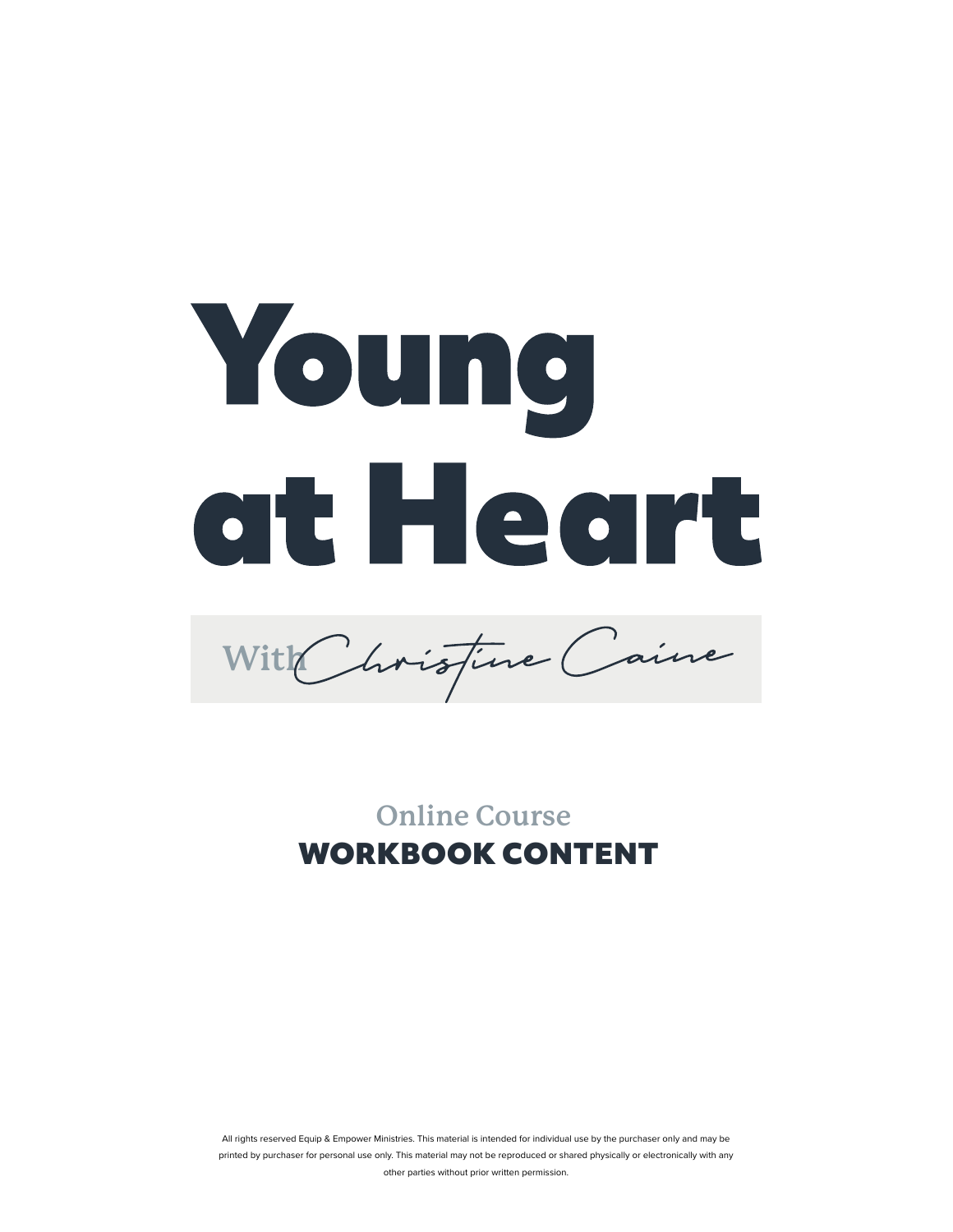## **Table of Contents**

| Module 01<br>THE REAL FOUNTAIN OF YOUTH <b>Example 2008</b>                                                   | 03 |
|---------------------------------------------------------------------------------------------------------------|----|
| Module 02<br>A SHIFT IN PERSPECTIVE <b>EXAMPLE</b> 2014 2015 2022 2023                                        | 10 |
| Module 03                                                                                                     | 17 |
| Module 04                                                                                                     | 22 |
| Module 05                                                                                                     | 29 |
| Module 06<br><b>BACK TO BASICS MANUAL RESERVE TO BACK TO BASICS</b>                                           | 35 |
| Module 07<br><b>OUR DESTINY IS BIGGER THAN OUR HISTORY MANUALLY ADDRESS THAN OUR HISTORY MANUALLY ADDRESS</b> |    |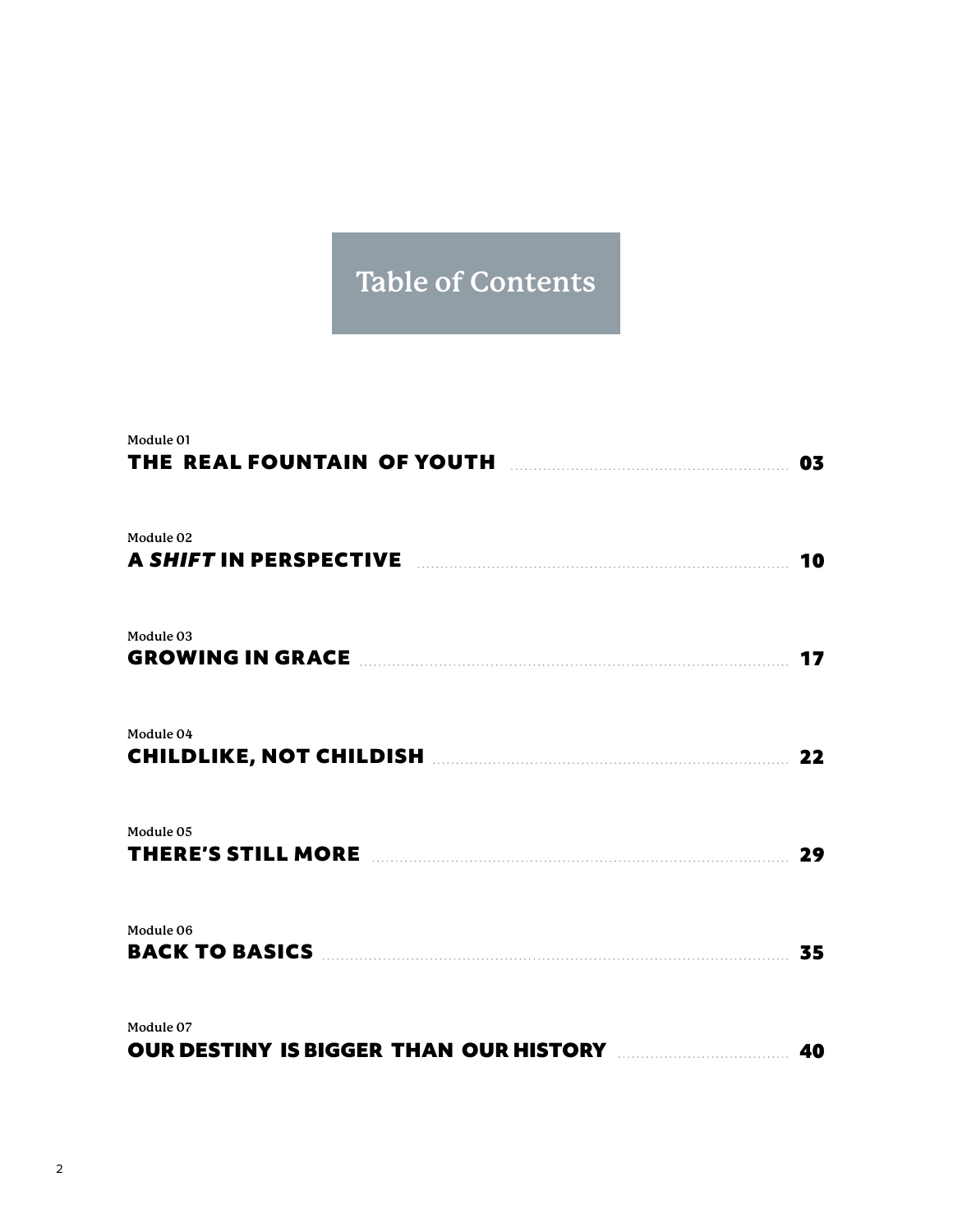**Module 01**

## THE REAL FOUNTAIN OF YOUTH

Moses was one hundred twenty years old when he died; his eyes were not weak, and his vitality had not left him.

**DEUTERONOMY 34:7 CSB**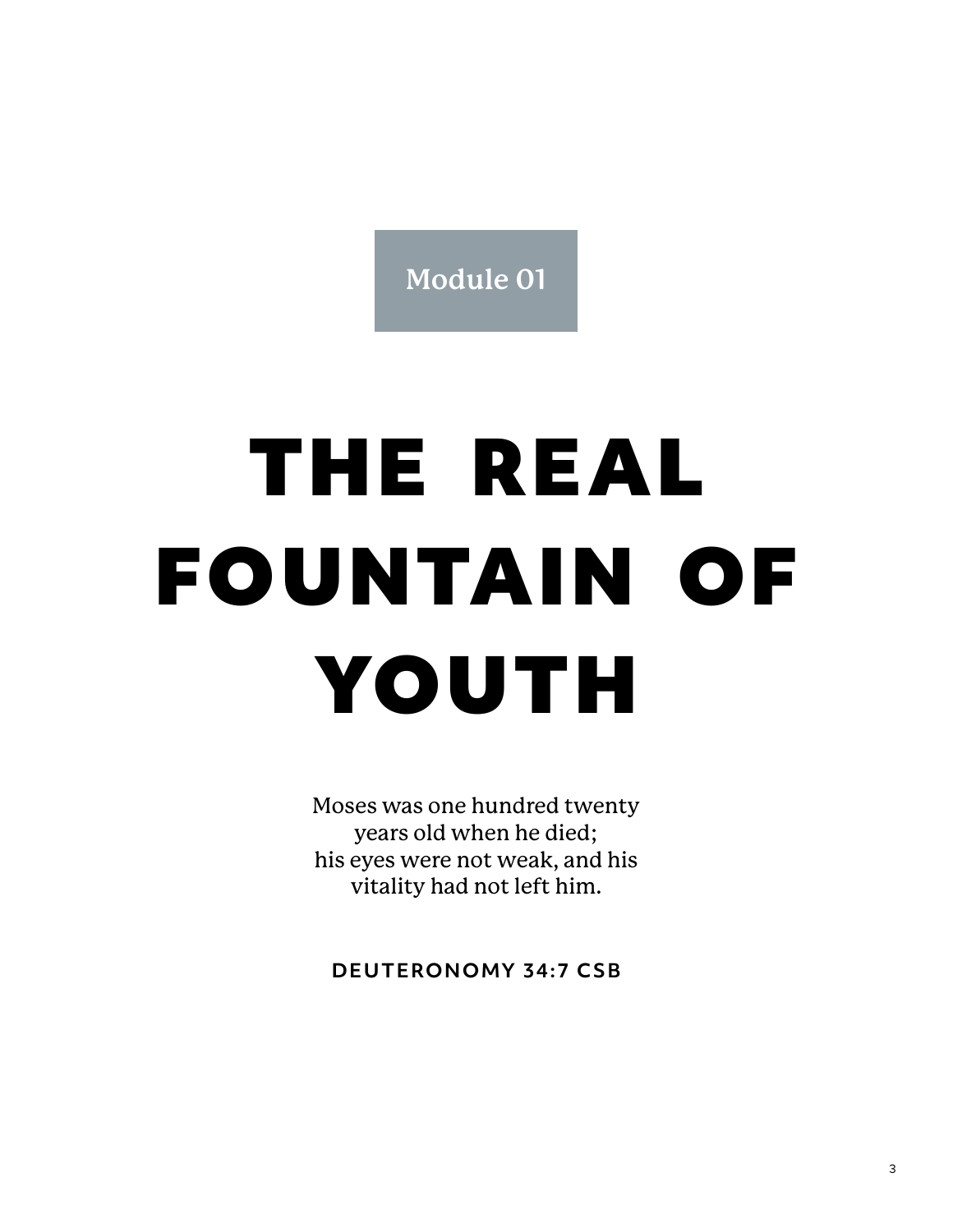If you woke up this morning, I have good news for you! You are still alive! And God wants you to be activated, fruitful and flourishing. He wants you STILL fulfilling his purposes and plans for your life. Regardless of your age, he wants you to be Young at Heart.

There is so much pressure to preserve our youthfulness physically. We live in a visual culture that has an obsession with youth, celebrity status, and outer beauty. From creams to potions to serums, we can spend so much money trying to stay young-looking—as though we have the power to actually stop the aging process. You and I both know we can't stop aging, but what we can do is choose to grow ageless—and the secret to growing ageless is this:

Youthfulness has nothing to do with our biological age or the condition of our skin, but it does have everything to do with the condition of our heart.

It's our heart that keeps us young! Think of it this way: We can be young physically but old in other ways at the same time. Can you think of why this is true? What kinds of things can fill our hearts and make us grow old too soon? Have you ever found yourself in such a place? Record your thoughts here.

4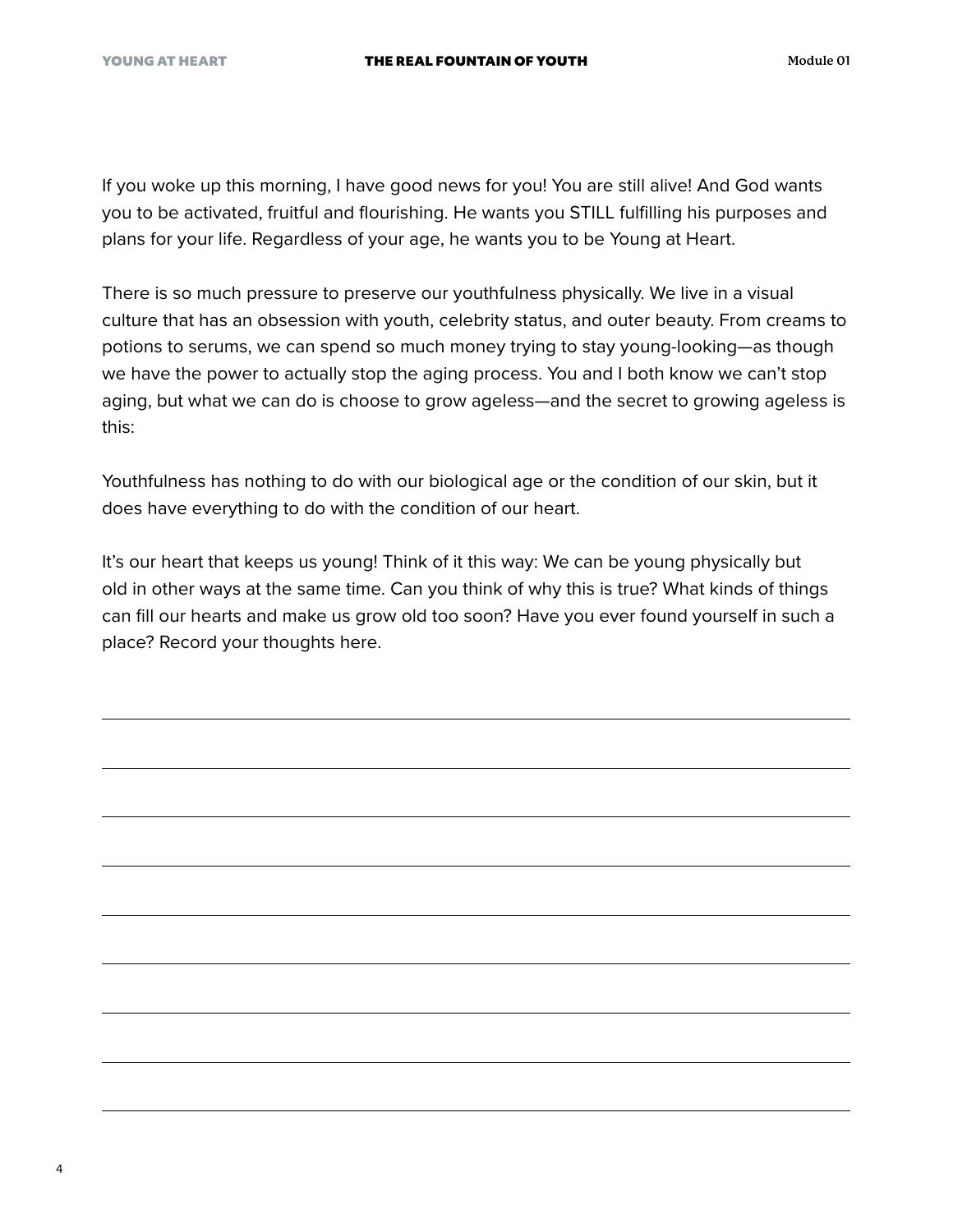Conversely, we can be old and young at the same time. Personally, I want to age well and keep being young! Don't you? Together, let's discover how. Let's rekindle the wonder of living for God. Let's learn how to live young at heart just like he's promised us we can!

To get started, look up 2 Corinthians 4:16 NIV and write it here.

Based on this verse, fill in the blank in the following sentence.

Instead of preserving our outer self, God wants to \_\_\_\_\_\_\_\_\_ us from the inside out.

How do you suppose God wants to renew us from the inside out? Write your thoughts here.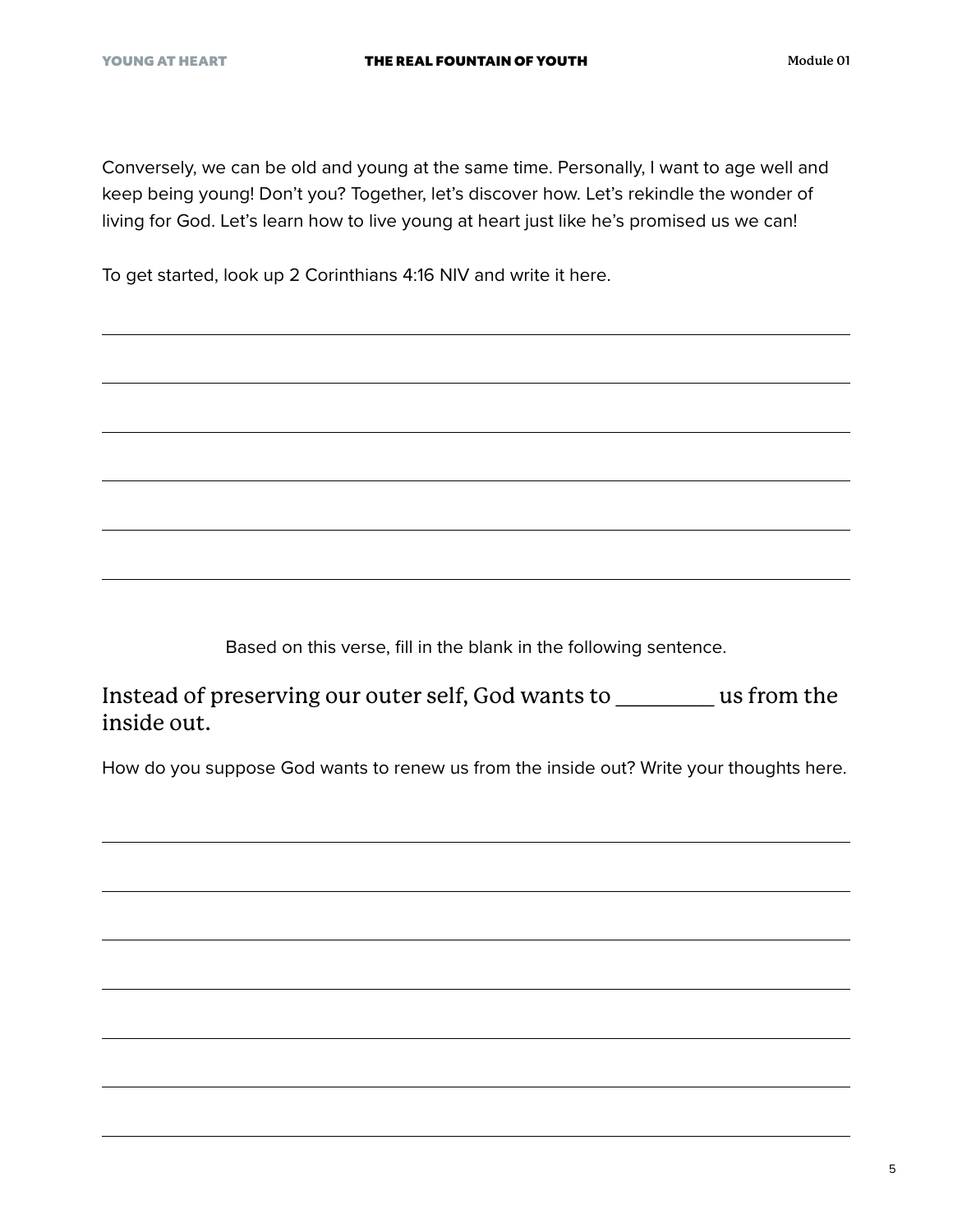To become young at heart, God wants us to drink from the fountain of youth. How do you think God wants us to do that?

Who is our Fountain of Youth? Who is our living water that can keep us young?

God created us to live with an eternal perspective. With that in mind, which direction do you think he always wants us looking? Why do you think that is?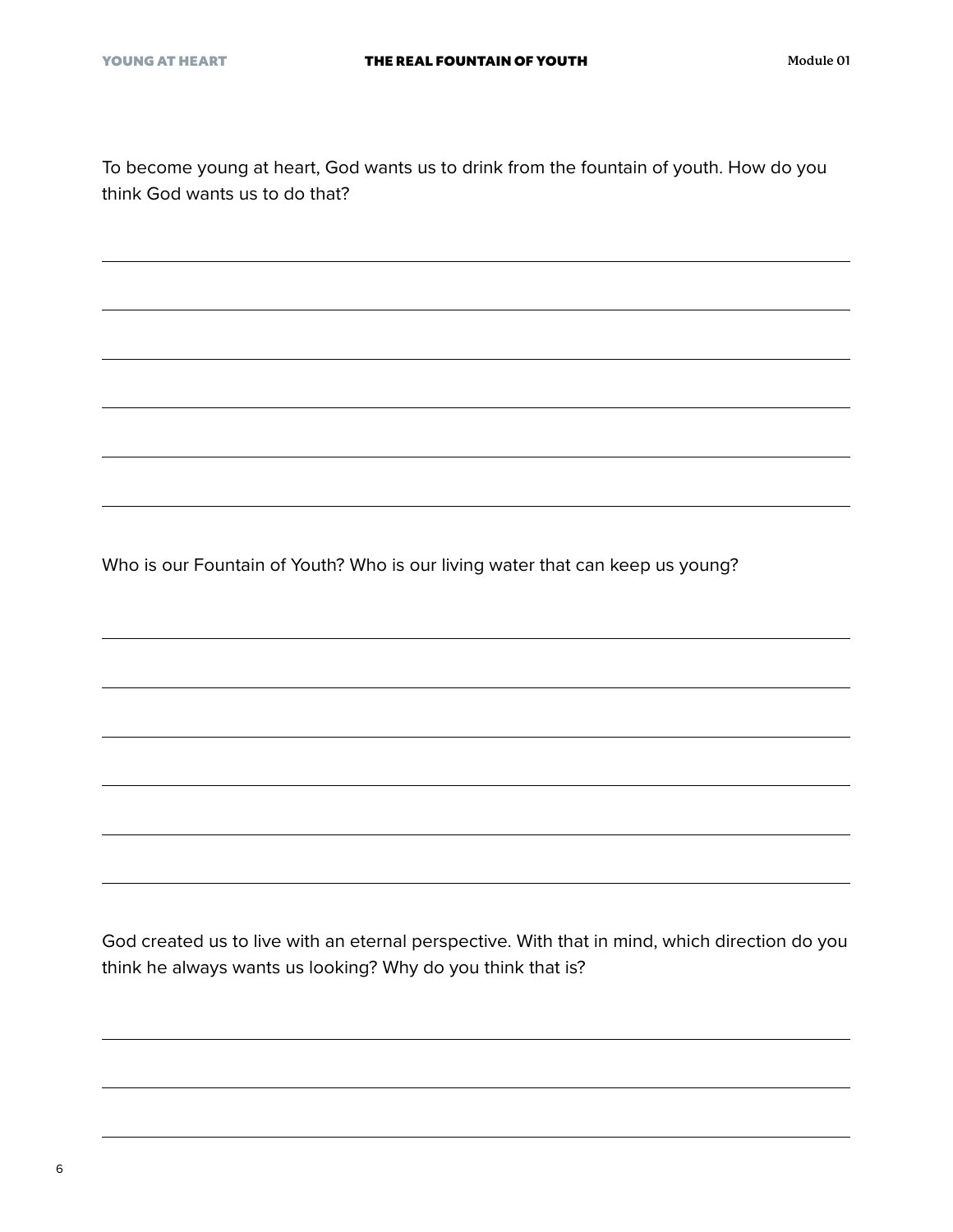Look up James 4:14 and record how James describes our lives here on earth.

In the natural, our bodies are decaying. That's why all those anti-aging creams and serums get so much attention! Isn't that what nips and tucks promise to fix? They nip here and tuck it up there. But there's something better—something that works from the inside out. When we're filled with the Spirit of God, there will be a renewal taking place on the inside of us. I like to say that we don't retire from life, but that we refire for God! We become fired up with the passion and zeal of God and what he wants us to be doing with our lives.

Look up Ecclesiastes 3:11 and record what it says that God has placed inside your heart.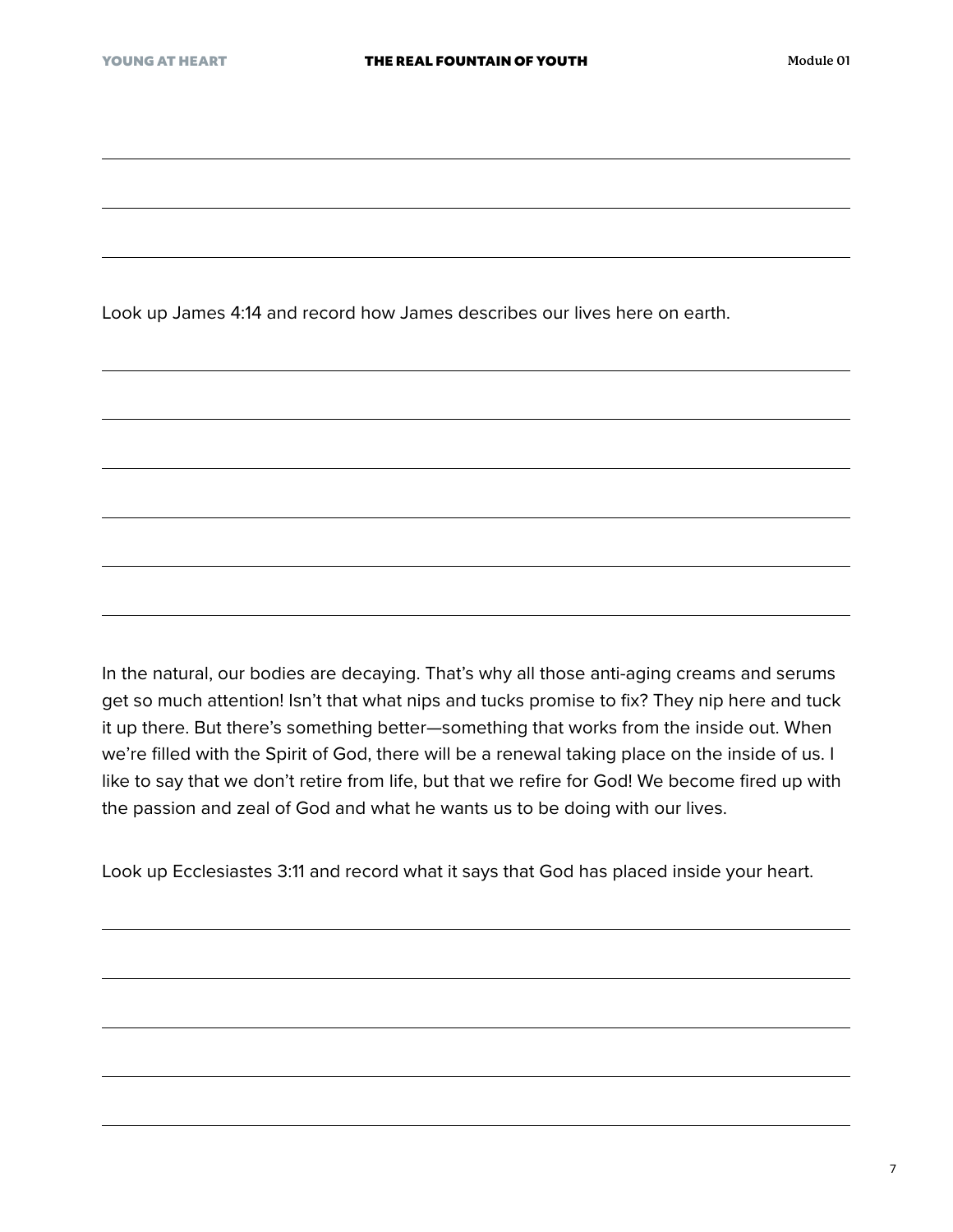If you have an eternal perspective, then how might you live your life here on earth?

Based on everything you've heard in today's teaching, what do you think will keep you young at heart more than any cream or cosmetic procedure ever could?